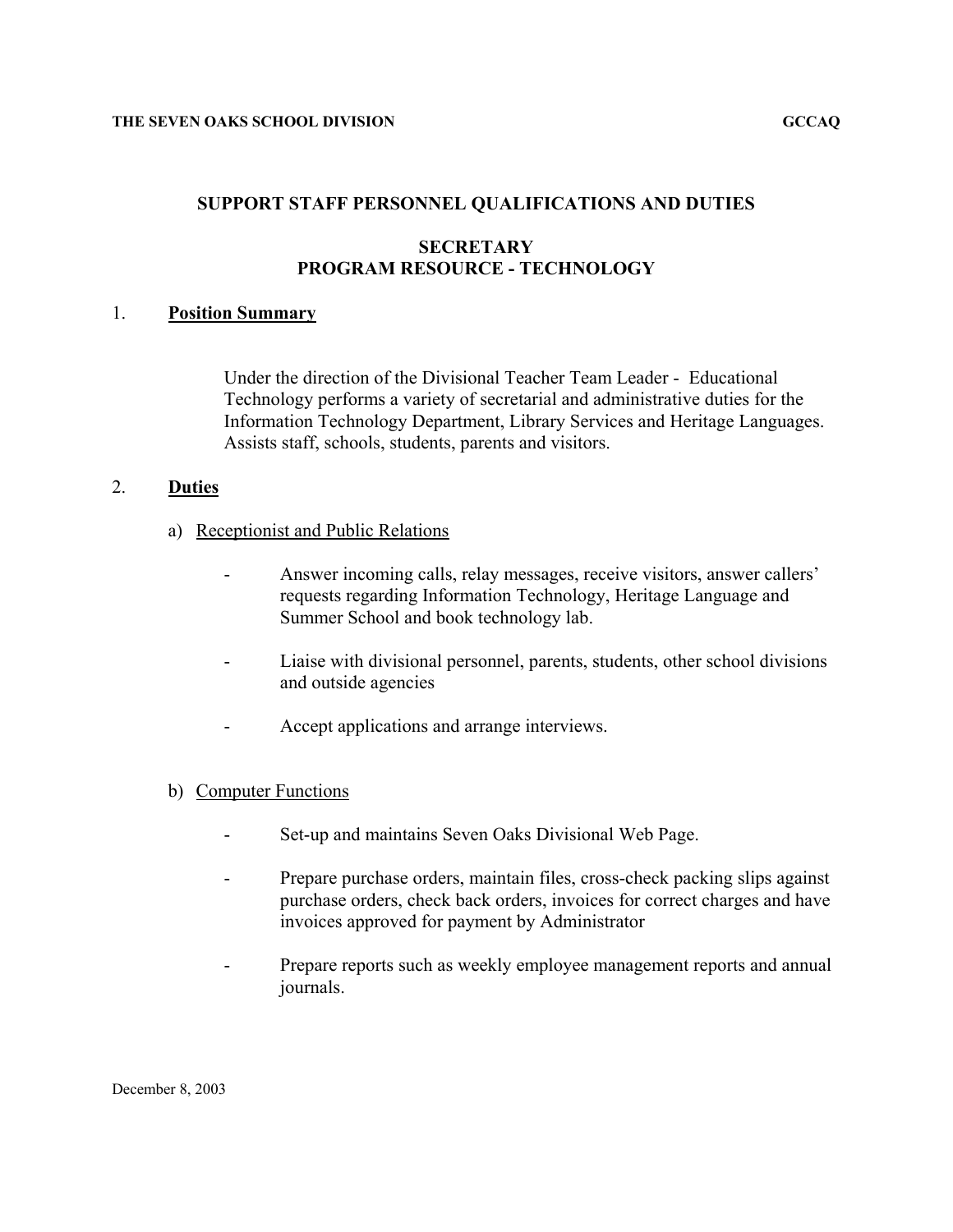#### **THE SEVEN OAKS SCHOOL DIVISION GCCAQ**

### 2. **Duties**

- b) Computer Functions
	- Maintain Educational Resource Center charge backs to schools and departments such as laminating, writing folders, and business cards.
	- Word process items such as: compose routine correspondence, memos, letters, reports, minutes, purchase orders, agendas, maintenance requisitions, and special projects.
- c) Office Management
	- Set up and maintain files.
	- Open, sort and direct incoming mail.
	- Order, maintain and distribute supplies, and stamps.
	- Collect and reconcile various accounts.
	- Liaise with outside contacts.
	- Reconcile cash receipts, cash disbursements and annual financial statements.
	- Photocopy
- d) Inventory
	- Organize and maintain detailed records of office inventory such as computers, software, all equipment, machines, and office supplies.
	- Record data in computer.
	- Run inventory reports for insurance audit purposes.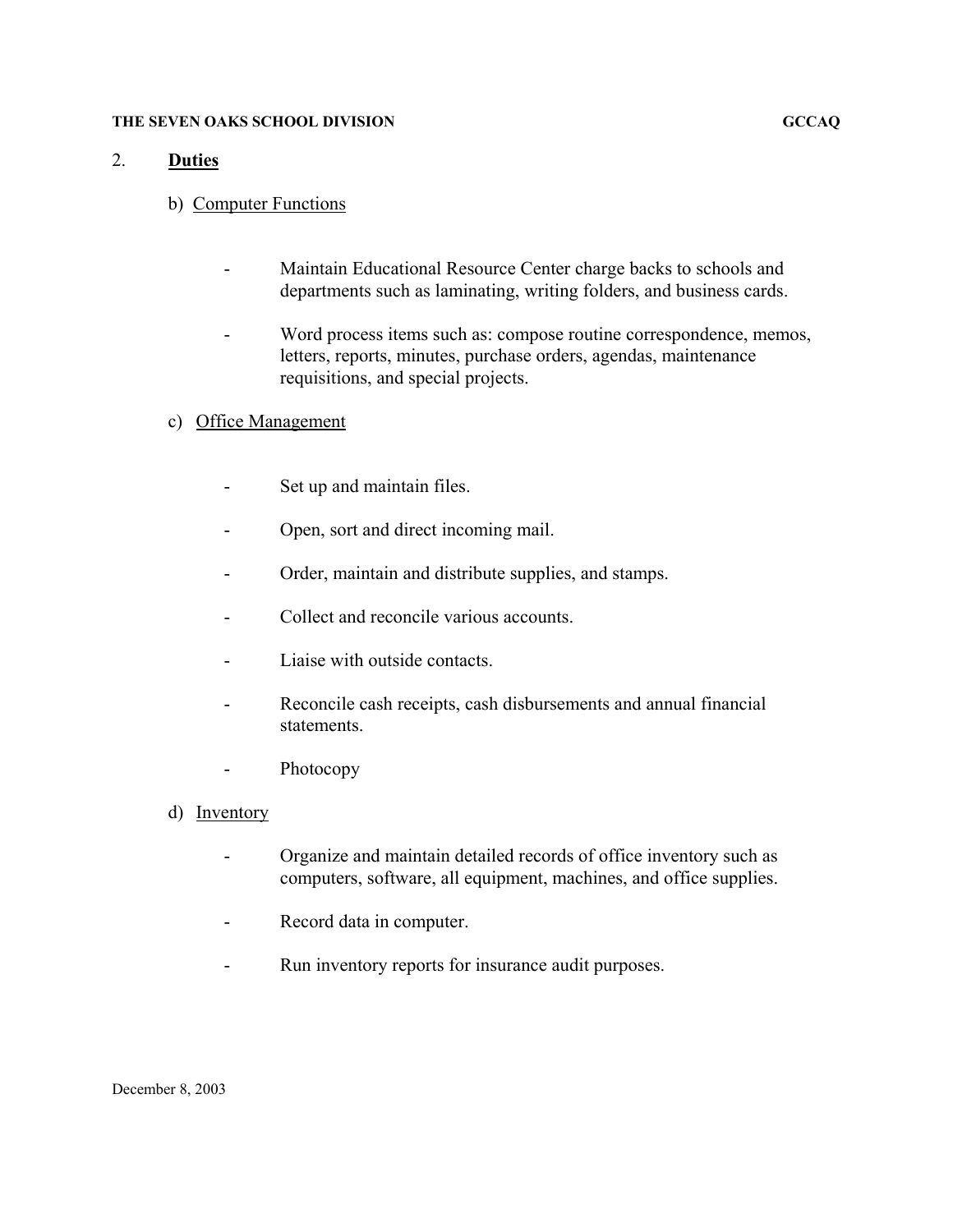#### **THE SEVEN OAKS SCHOOL DIVISION GCCAQ**

### 2. **Duties**

- e) Other Duties
	- Co-ordinate registration for Summer School, Heritage Language and Divisional Professional Development.
	- Record and transcribe meeting minutes.
	- Arrange, design and distribute communication materials.
	- Attend to emergent situations in absence of Administrator.
	- Manage petty cash account.
	- Photocopy

## 3. **Education**

- Grade XII
- 1 year Administrative Assistant Course or equivalent to attain knowledge of word processing, keyboarding, basic accounting.
- Typing 60 wpm.
- Use of office equipment such as computer, multi-line phone, voice mail, calculator, photocopier, fax machine.

### 4. **Experience**

- 2 to 3 years previous experience, plus 2 year on-the-job training which includes in-house computer training.